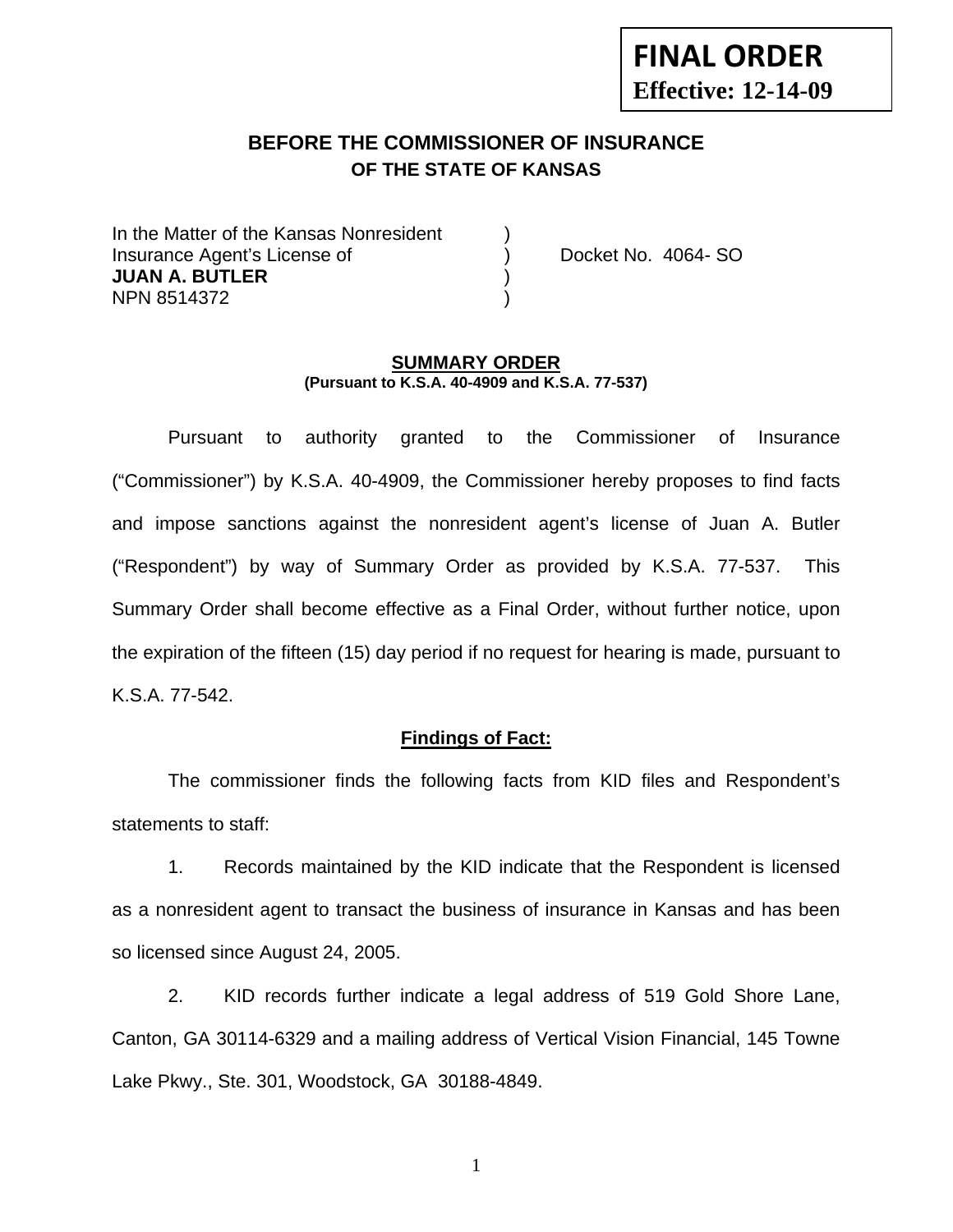3. On or about June 25, 2009 a review of the NAIC State Producer Licensing

Report revealed that Respondent's Georgia resident producer's license was disciplined,

effective March 27, 2009. The discipline was for a "Failure to Timely File."

- 4. Respondent has failed to report the discipline on his license to KID.
- 5. On September 15, 2009 a letter was mailed to Respondent at the above

listed mailing address, outlining the above facts. The letter was not returned and

Respondent has not responded to the facts contained in the letter.

#### **Applicable Law**

6. K.S.A. 40-4909(a) provides, in relevant part:

"The commissioner may deny, suspend, revoke or refuse renewal of any license issued under this act if the commissioner finds that the applicant or license holder has:

- (2) Violated:
	- (A) Any provision of chapter 40 of the Kansas Statutes Annotated, and amendments thereto, or any rule and regulation promulgated hereunder
- (8) Used any fraudulent, coercive, or dishonest practice, or demonstrated any incompetence, untrustworthiness, or financial irresponsibility in the conduct of business in this state or elsewhere. . .."

7. The Commissioner may revoke any license issued under the Insurance

Agents Licensing Act if the Commissioner finds that the interests of the insurer or the

insurable interests of the public are not properly served under such license. K.S.A. 40-

4909(b).

8. A producer must inform the Commissioner of Insurance within 30 days of

any discipline against a producer's license. K.A.R. 40-7-9(a).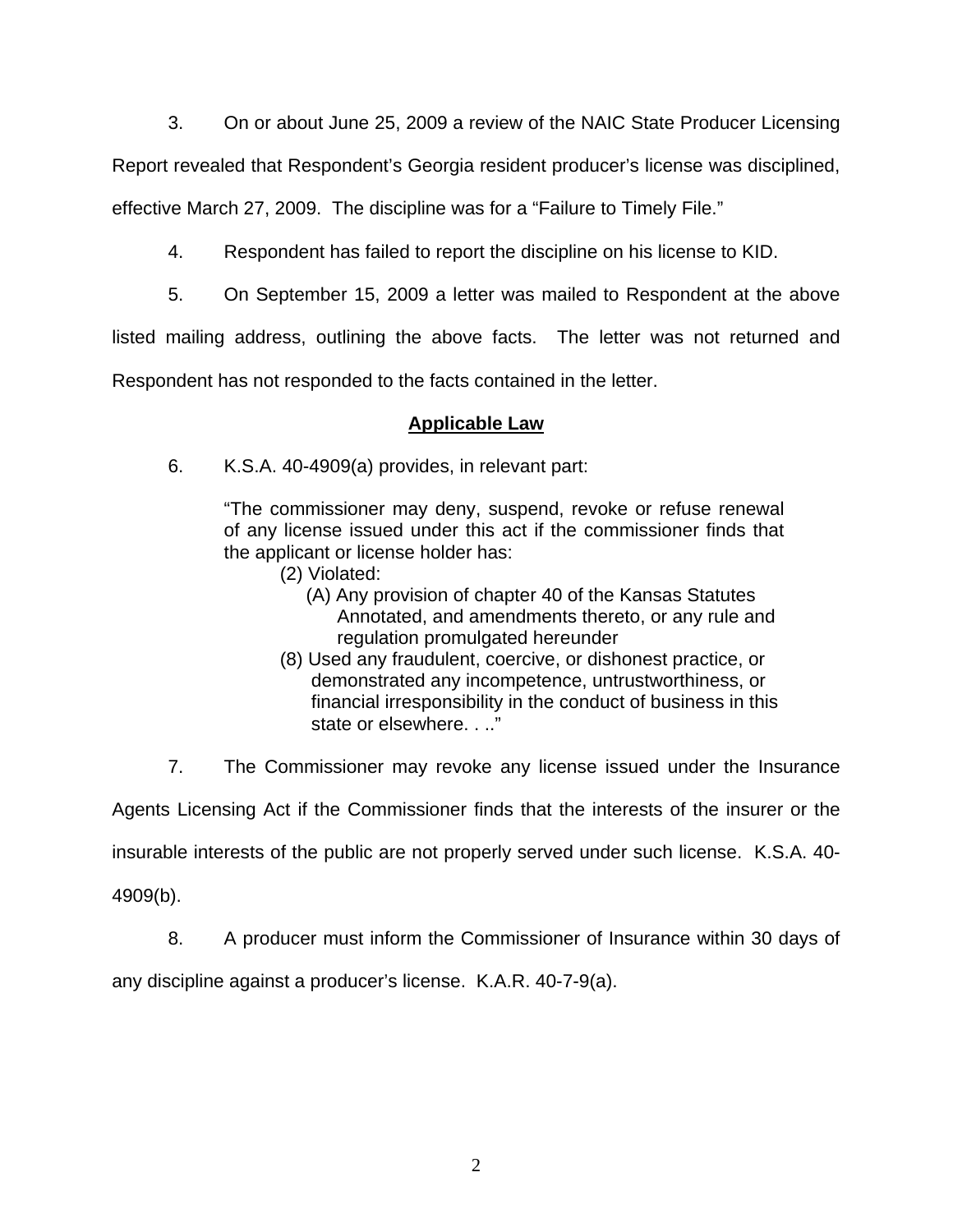#### **Conclusions of Law**

 9. The Commissioner has jurisdiction over Respondent as well as the subject matter of this proceeding, and such proceeding is held in the public interest. The Commissioner finds, based on the facts contained in paragraphs 3 and 4, that Respondent has demonstrated incompetence, untrustworthiness, or financial irresponsibility in the conduct of business.

 10. Based on the Respondent's discipline and failure to report the discipline, the Commissioner concludes that sufficient grounds exist for the revocation of Respondent's insurance agent's license pursuant to K.S.A. 40-4909(b) because such license is not properly serving the interests of the insurer and the insurable interests of the public.

 11. Based on the facts and circumstances set forth herein, it appears that the use of summary proceedings in this matter is appropriate, in accordance with the provisions set forth in K.S.A. 77-537(a), in that the use of summary proceedings does not violate any provision of the law and the protection of the public interest does not require the KID to give notice and opportunity to participate to persons other than Walter Bugbee Knorpp.

# **IT IS THEREFORE ORDERED BY THE COMMISSIONER OF INSURANCE THAT** the Kansas nonresident insurance agent's license of Juan A. Butler is hereby **REVOKED. It is further ordered,** that Juan A. Butler shall **CEASE and DESIST** from the sale, solicitation, or negotiation of insurance and/or receiving compensation deriving from the sale, solicitation, or negotiation of insurance conducted after the effective date of this order.

3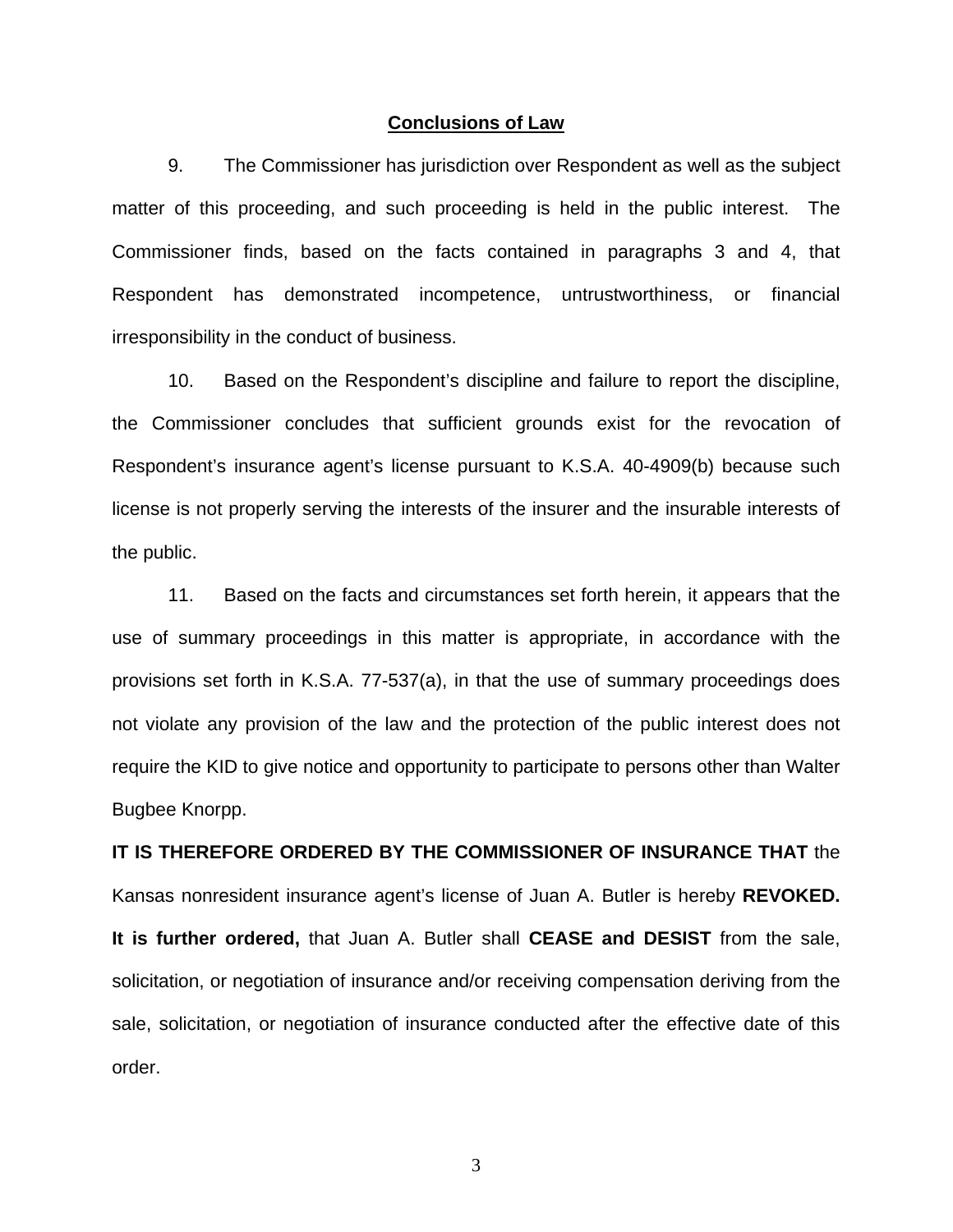#### **NOTICE OF RIGHTS**

(Pursuant to K.S.A. 77-542)

Juan A. Butler is entitled to a hearing pursuant to K.S.A. 77-537 and K.S.A. 77- 542, the Kansas Administrative Procedure Act. If Respondent desires a hearing, he must file a written request for a hearing with:

 John W. Campbell, General Counsel Kansas Insurance Department 420 S.W.  $9<sup>th</sup>$  Street Topeka, Kansas 66612

This request must be filed within fifteen (15) days from the date of service of this Order. If Respondent requests a hearing, the Kansas Insurance Department will notify him of the time and place of the hearing and information on procedures, right of representation, and other rights of parties relating to the conduct of the hearing, before commencement of the same.

If a hearing is not requested in the time and manner stated above, this Summary Order shall become effective as a Final Order upon the expiration of time for requesting a hearing, pursuant to K.S.A. 77-613. In the event Respondent files a Petition for Judicial Review, pursuant to K.S.A. §77-613(e), the agency officer to be served on behalf of the Kansas Insurance Department is:

 John W. Campbell, General Counsel Kansas Insurance Department 420 S.W. 9<sup>th</sup> Street Topeka, Kansas 66612